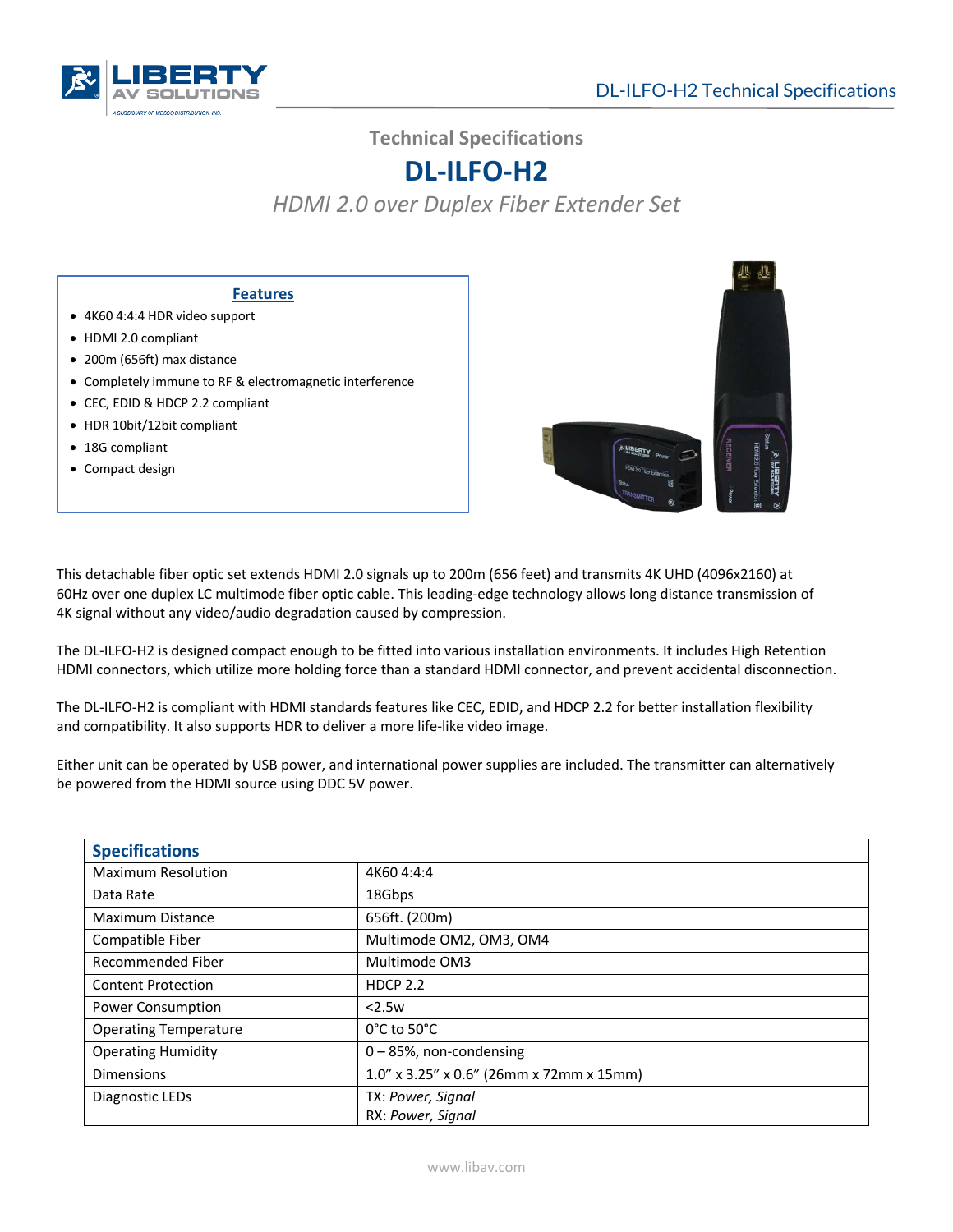

## **Line Drawings**









**Application Drawings**